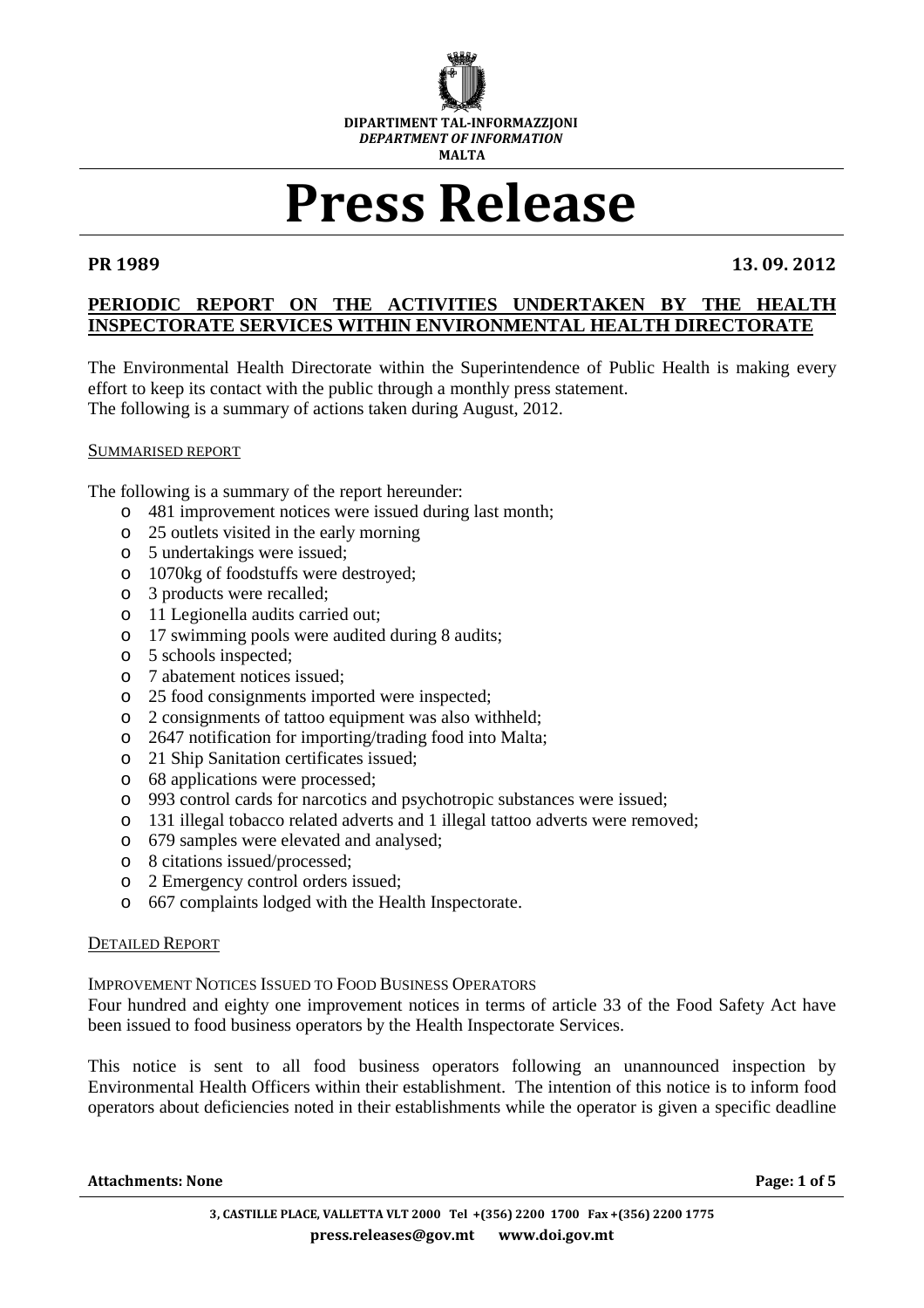by when the deficiencies need to be remedied. Though the seriousness of deficiencies might vary, legal action is initiated when major deficiencies are noted.

# EARLY MORNING INSPECTIONS

Twenty five outlets were also visited by the Health Inspectorate early in the morning as part of a monitoring programme to ascertain hygienic delivery of food in particular dairy products and bread.

### **UNDERTAKINGS**

During August, five undertakings were entered into by the Health Inspectorate, two of which were food related and concerned hygiene of food premises, provision of washing facilities, HACCP and on improperly labelled food. Three undertakings were public health related such as pool safety and Legionella control.

Undertakings are legal agreements between the operators and the Health Authority specifying deadlines by which deficiencies in their premises should be remedied in compliance with standing legislation. Failure to abide with the agreed deadlines results in Court proceedings being initiated.

### DESTRUCTION OF FOOD

During August, 1070kg of different foodstuffs were destroyed by the Health Inspectorate, ranging from:

- 1008kg of frozen lamb due to two durability dates;
- 38.2kg meat products due to risk of contamination;
- 10kg of expired milk and cereals;
- 9kg doughnuts kept in appropriate storage conditions;
- 5kg of breaded fish and pizza bases without any label

# RECALLS AND OTHER MEDIA COMMUNICATIONS

Throughout last month, three food products were implicated in withdrawals/warnings issued by this Directorate, as follows:

- Press Release 1822 issued on  $21^{st}$  August, 2012 withdrawing two food supplements due to presence of  $1.3$  (URL: presence of 1,3 DMAA (URL: http://gov.mt/en/Government/Press%20Releases/Pages/2012/August/21/pr1822.aspx );
- Press Release 1869 issued on  $31<sup>st</sup>$  August, 2012 withdrawing a brand of seaweed due to silica gel in direct contact with the food (URL: http://gov.mt/en/Government/Press%20Releases/Pages/2012/August/31/pr1869.aspx )

During the previous month, two media communications were also issued, as follows:

1. Press Release 1746 issued on  $7<sup>th</sup>$  August on foodstuffs sealed from a retailer by the Health Inspectorate  $(URL:$ 

http://gov.mt/en/Government/Press%20Releases/Pages/2012/August/07/pr1746.aspx )

2. Press Notice issued on  $09<sup>th</sup>$  August regarding new offices at Sta. Venera

# LEGIONELLA AUDITS AND POOL INSPECTIONS

Eleven audits at Hotels, and other similar premises to ascertain compliance with Control of Legionella Regulations, 2006 (L.N. 5 of 2006) and the Registration of Cooling Towers and Evaporative Condensers Regulations, 2006 (L.N. 6 of 2006) were performed by the Health Inspectorate during last month.

During the same month, seventeen swimming pools were inspected during eight audits carried out by the Health Inspectorate to verify compliance with Swimming Pools Regulations, 2005 (L.N. 129 of 2005). No pools were registered with the Health Authority during this month. This regulation specifies that all swimming pools with the exception of those situated at a single family residence need to register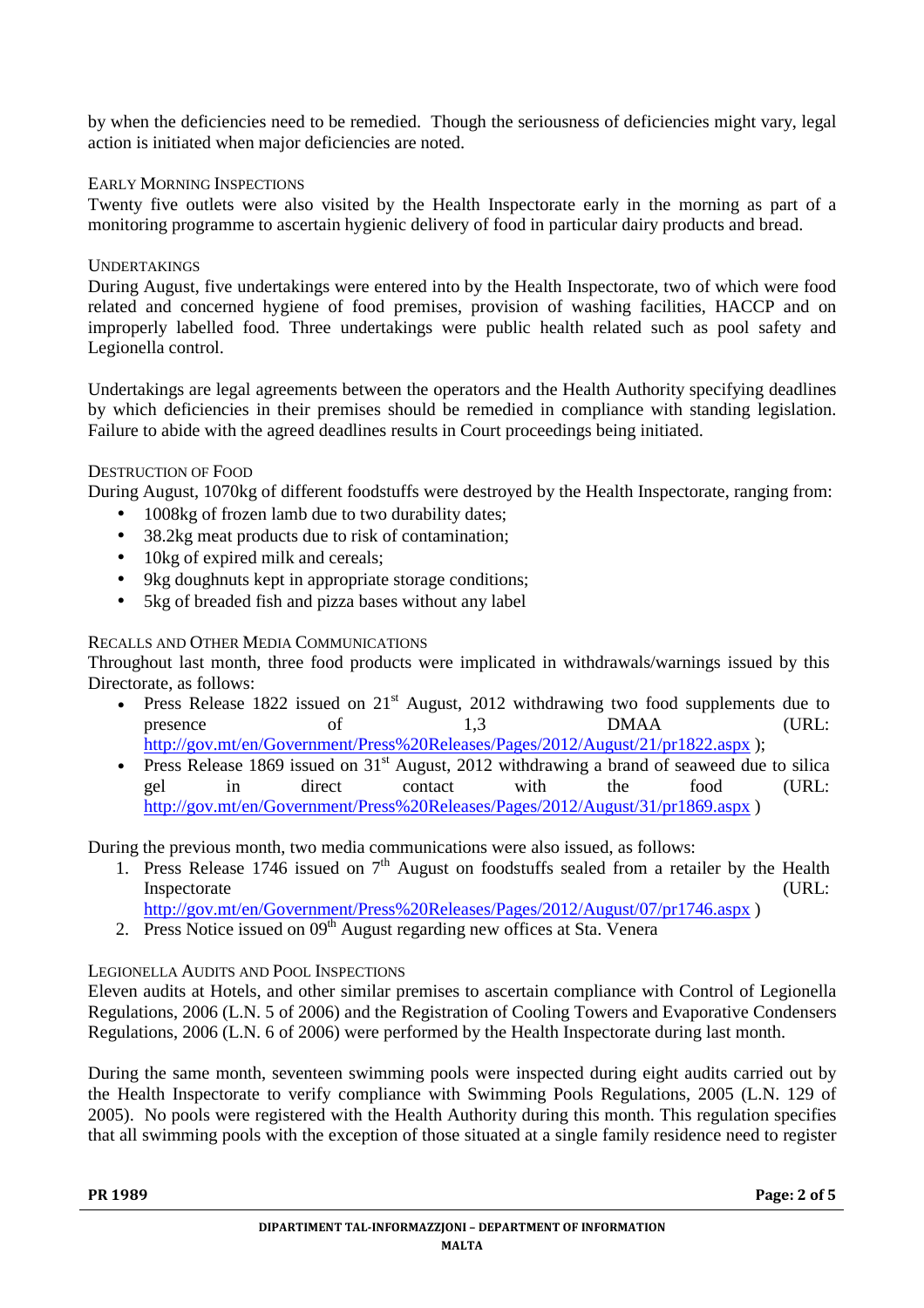with this Directorate. A list of registered pools can be found in the Directorate's website mentioned below.

One new cooling tower was also registered during last month.

#### INSPECTIONS OF SCHOOLS

During August, five schools were inspected to ensure compliance with general hygiene requirements. Such inspections are carried out in private, government or church owned schools and whether, primary, secondary, tertiary or language or special schools.

#### ABATEMENT NOTICES

Seven abatement notices were issued during this month by the Health Inspectorate in terms of the Public Health Act in view of inspections and audits carried out in the previous days.

#### **CONSIGNMENTS**

Twenty five consignments of food imported/traded into Malta were also inspected during August by Environmental Health Officers attached with the Port Health Services within this Directorate.

Two consignments of tattoo equipment were also withheld by the Port Health Services.

#### CONSIGNMENTS DOCUMENTARY CHECKS

2,647 requests for importation/trading of foodstuffs were submitted to the Port Health Services as required by Trading Regulations of 2004 (Legal Notice 315 of 2004 which can be downloaded from http://www.justiceservices.gov.mt/DownloadDocument.aspx?app=lom&itemid=11120&l=1 ).

All traders of food including food contact materials and food supplements are reminded to notify the Port Health Services, 48hours in advance as explained in Press Release 1531 issued on 13<sup>th</sup> August, 2011 (URL: http://www.doi.gov.mt/EN/press\_releases/2011/08/pr1531.pdf ).

#### SHIP SANITATION CERTIFICATES

During August, twenty one Ship Sanitation Certificates were issued by the Port Health Services. Such inspections are carried out in terms of the International Health Regulations of 2005 and involves the assessment of the general hygienic conditions and control measures undertaken on ships. Such certificate needs to be renewed every 6 months at an authorised port; Malta being an authorised port.

#### APPLICATIONS AND CONSULTATIONS

During August, the Health Inspectorate received 68 requests to process applications to operate food and non-food business. Prospective operators who wish to open such businesses are obliged to apply for a permit with the Malta Environment and Planning Authority (MEPA) and then apply for the actual licence with the competent authority such as the Trade Licensing Unit or Malta Tourism Authority. At every stage, this Directorate is consulted in order to verify suitability of proposed premises.

During the same month, Environmental Health Officers deployed with the Food Safety Unit, which is involved in the licensing of food related business carried out a total of 88 visits and one consultation.

#### CONTROL CARDS FOR NARCOTIC AND PSYCHOTROPIC SUBSTANCES

During August, 993 control cards for narcotic and psychotropic substances (608 females and 385 males) were issued by the Drug Control Unit, which is another unit falling under the Health Inspectorate Services. 171 of these cards were new applicants.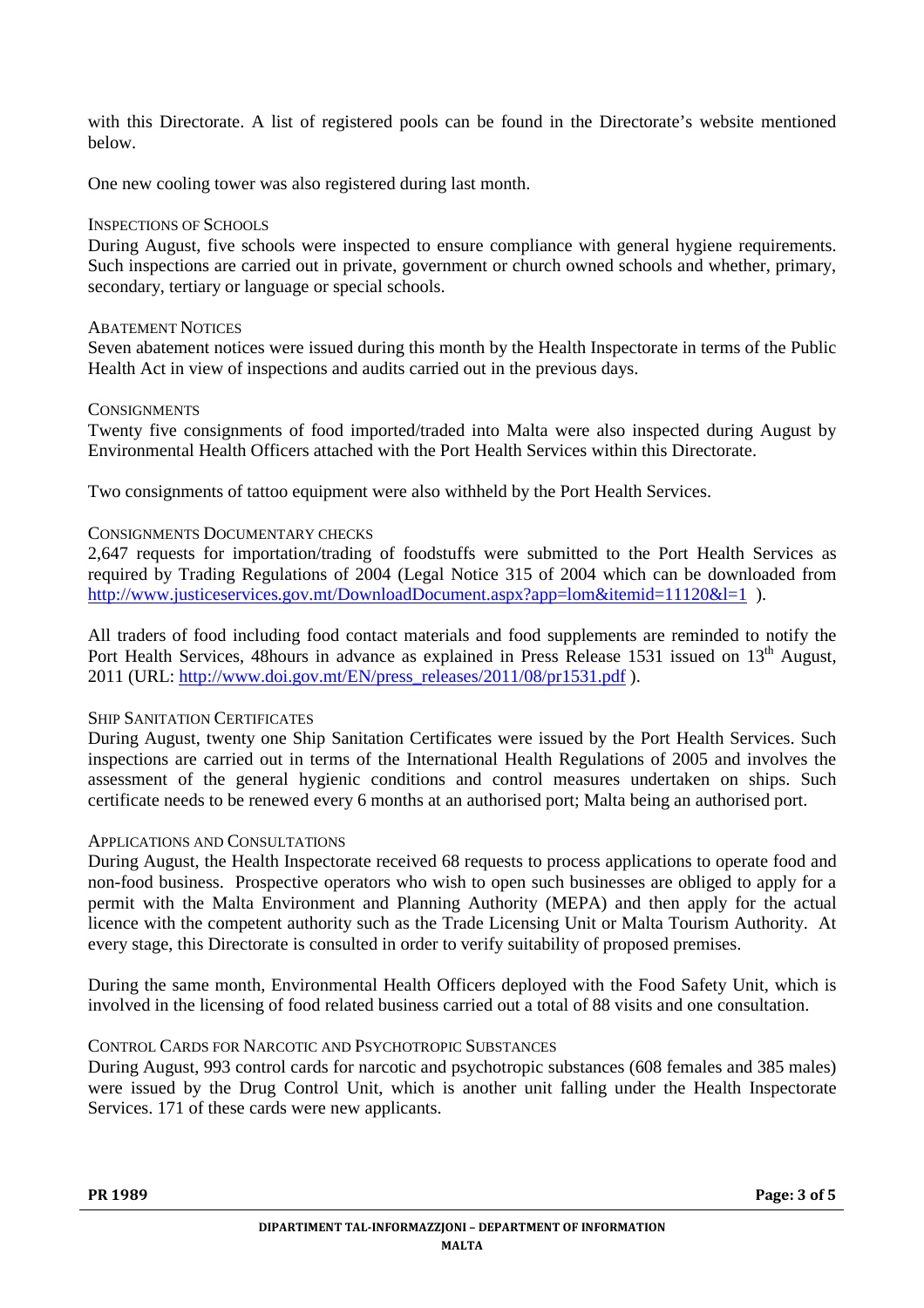These cards are issued when a medical doctor deems that a person needs to be prescribed a psychotropic drug. An application form is filled in and handed over to the patient which is in turn submitted to the Drug Control Unit, Shop 12, City Gate, Valletta Tel; 21245490.

#### ILLEGAL ADVERTISMENTS

During August, 131 adverts involving Tobacco products and including electronic cigarettes in breach of Tobacco (Smoking Control) Act were noticed on local sites and the respective advertisers and webmasters were instructed to remove, something which was actually complied with.

Two adverts of tattoo equipment were also noticed in contravention of the Control of Tattooing Act.

#### **SAMPLES**

During August, 679 samples were elevated by the Health Inspectorate and submitted to the Public Health Laboratory for analysis and/or examination for several parameters;

- o 82 food samples,
- o 55 potable water samples,
- o 46 swabs,
- o 66 infiltration water samples,
- o 5 pool water samples,
- o 412 sea water samples,
- o 13 other samples.

During this year, the Directorate has launched 18 microbiological sampling programmes and 37 chemical sampling programmes targeting several parameters in numerous categories of foodstuffs such as colours, aflatoxins, GMOs, radionucleides, etc.

#### BATHING WATER MONITORING PROGRAMME

During the month of August, 412 samples of sea water were collected and submitted to the Public Health Laboratory to be analysed for microbiological parameters as stipulated by EU Directive 2006/7/EC. The bathing water monitoring programme is carried out in accordance with the provisions of said EU Directive. The official bathing season started on the  $14<sup>th</sup>$  May 2012 and will last till the  $21<sup>st</sup>$ October 2012. Sampling is carried out from 87 official bathing sites throughout the Maltese islands.

Up to the  $16<sup>th</sup>$  week of the monitoring programme the 87 sites have been classified as follows: 85 sites as Excellent Quality, 1 site as Good Quality, 1 site as Sufficient and no sites as Poor Quality.

#### **CONTRAVENTIONS**

During this month, eight contraventions were issued/processed by the Health Inspectorate, all of which were related to food safety issues:

- Operators of several establishments within a complex and a retailer for not adhering with undertakings entered into.
- Two retailers for lack of traceability, processing of food without licence, lack of hygiene requirements, and labelling uirregularities
- One operator for not complying with an Emergency Control Order issued this year;
- One wholesaler for selling foodstuffs past their use by date, lack of traceability, improper labelling and for carrying out a food business without being registered with the Food Safety Commission;
- One operator for failing to inform the authorities on consignment of food as per Press Release<br>1531 issued on  $13^{th}$  August 2011 (URL:  $1531$  issued on  $13<sup>th</sup>$  August,  $2011$  (URL: http://www.doi.gov.mt/EN/press\_releases/2011/08/pr1531.pdf ).